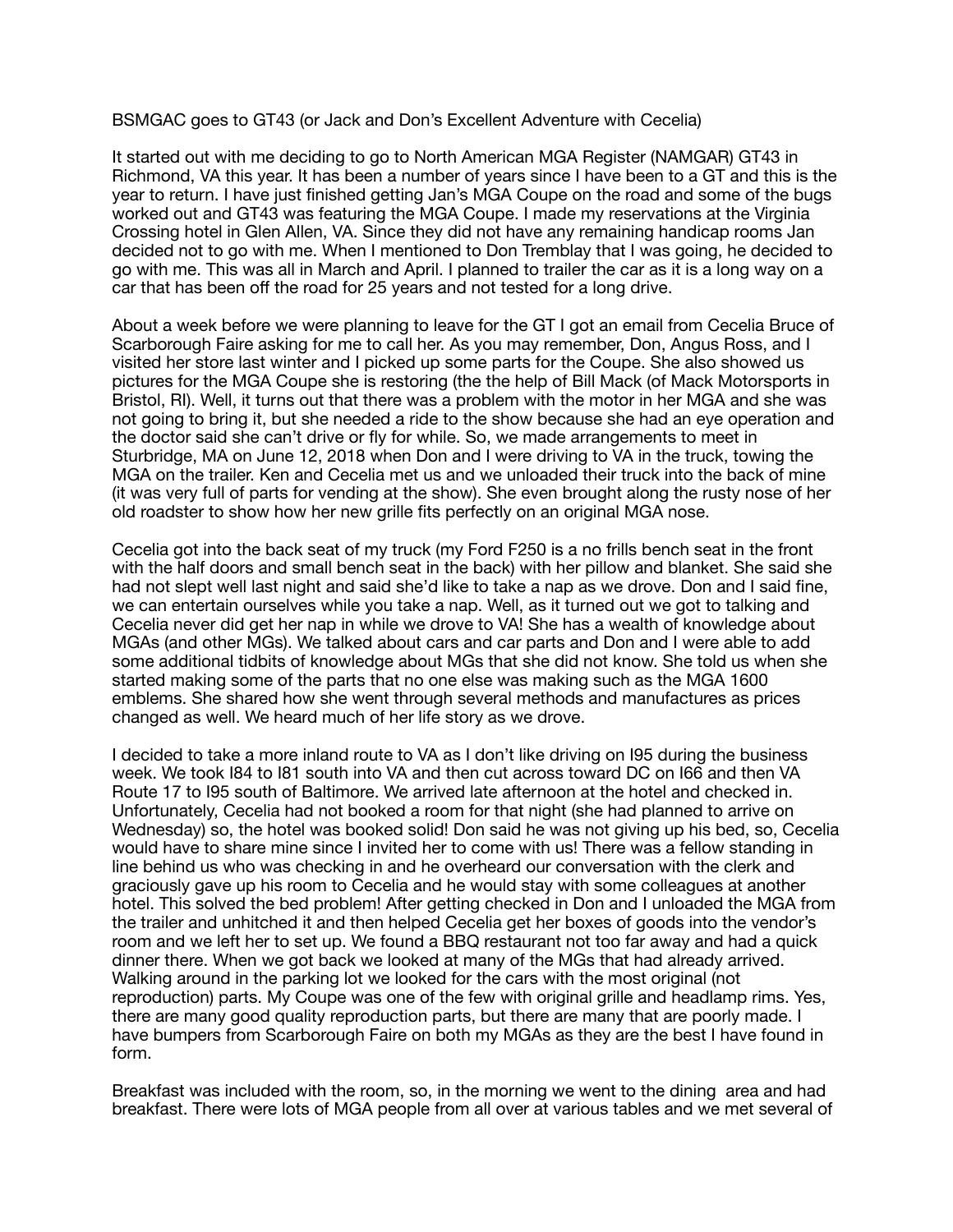them. At 10 am Don and I attended our first tech session (actually a history lesson) on "The attack at Petersburg" which was very interesting since we are both interested in history and this is an historic region of the US Civil War. We then drove the MGA Coupe to the Civil War Museum in Richmond, VA. We were following some other MGAs but got separated at a light and ended up getting lost and using WAZE to navigate to the museum. It turned out that we actually got there before many others because they took a route that took them through many congested streets. I was sorry to miss some of the sights that the route was supposed to take, but I am glad we missed the traffic. After we returned to the hotel there was another tech session on Fuel and Oil for MGs presented by NASCAR's Lake Speed, Jr. Don shared with me a very interesting website about oils that really helps understand oils: [http://](http://www.bobistheoilguy.com/forums/ubbthreads.php?ubb=showflat&Number=3124298) [www.bobistheoilguy.com/forums/ubbthreads.php?ubb=showflat&Number=3124298](http://www.bobistheoilguy.com/forums/ubbthreads.php?ubb=showflat&Number=3124298). Lake spoke about some of this information, but not about the pressure that the oil needs to withstand. The next tech session we attended was about upgraded electrical and lighting on the MGA by Bruce Woodson (MGA! magazine Tech Editor). It was very interesting, but Don and I both kind of prefer to keep our cars as original as possible. There was a Happy Hour in the courtyard of the hotel and some of the first timer cars were there on display. We then picked another restaurant for dinner; this time we went to an Italian restaurant a little distance away, but since we were in the truck with AC, we didn't mind the heat and humidity.

Thursday, June 14, we had breakfast and again talked with various MGA folks in the hotel restaurant. At 10 am we took the MGA Coupe and drove to the Richmond Auto Museum with the MGA Coupe Enthusiast's Drive. Of course, all MGs were welcome to participate. This facility is owned by Bruce Woodson and a partner and is a one story building with a lot of inside parking. They bought it as a place to store their car collections as well as other enthusiast cars. There was a nice meeting area inside where we had a box lunch and we were able to walk around the various cars and discuss them with the owners. We then drove back to the hotel for a tech session on MGA Restoration presented by Glenn Lenhard of Glen's MG Repair in Petersburg, FL. It was an interesting talk, but Don and I did not agree with some of his methods. Of course, are repair or restoration and cover a wide range of meanings to various people, much depending on what one wishes to spend. Sometimes a person is willing to spend a lot more on a car than what it is worth purely for sentimental reasons. We then went outside and attending John Twist's Rolling Tech Session along with many other folks. John is very entertaining in the way he discusses various issues with how a car is functioning. Many cars had similar issues with how the carburetors are set up and functioning or with cooling issues. One of the things that amazed me was that John would reach in from in front of the carburetors with his arm all the way under the carbs to reach the rear one while the car is running and his elbow and arm never hit the cooling fan! His only method for synching and adjusting the carbs was by listening to the exhaust note and using a tube to his hear to listen to the sound at the throat of the carbs! Don and I went to dinner at a Texas Roadhouse close by and had a poor experience since we asked for no spices on our steaks, but they arrived with spices, so, we had to send them back and it took a long time overall to have dinner. They did make things right, but overall it was a disappointment. When we returned to the hotel we hit the hot tub poolside and then attended the Valve Cover Racing next to the pool area. I campaigned Roy Crane's valve cover racer which I had used before. It is a very light, low friction racer, but did not do well on the rough course that they had played out. The heavier cars fared better. So, no prize for Roy's car, but it did tie as crowd favorite because of the way Roy dressed it up and had working battery operated headlights.

Friday started with the usual breakfast with people we had met. Don purchased some raffle tickets and he won a rebuilt fuel pump by Thomas Ball of British Fuel Pump Restorations and Sales. He was very excited about that! We took the Coupe on the Richmond Road Rally where we had to look for clues along the way and write down our answers. We were far from being the winners! The route took us through some beautiful countryside with a stop at a house on the James River owned by a fellow named Nash who owns a collection of Nash cars. I ran into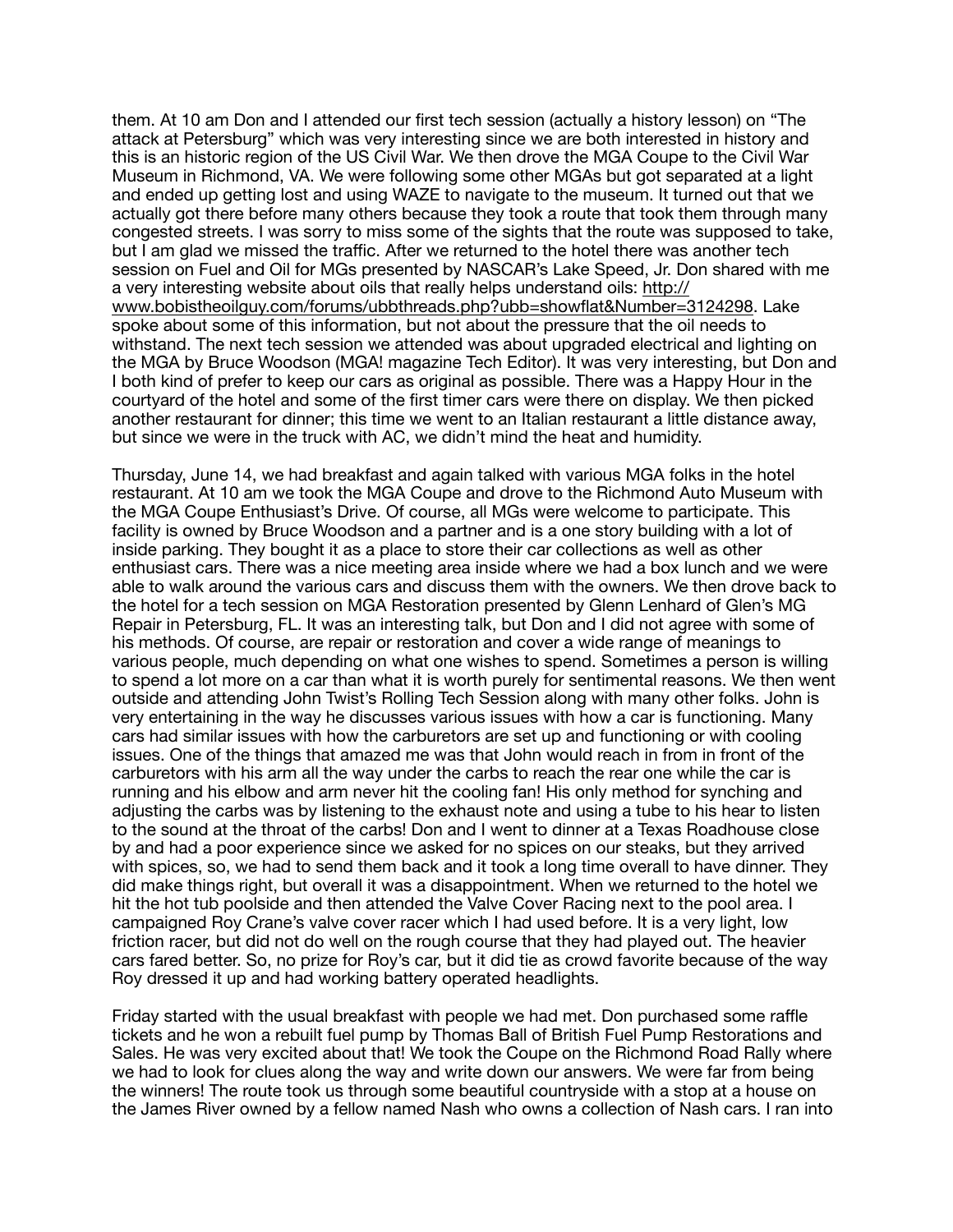a former club member there: Steve Essman (formerly of Littleton, MA). It was nice catching up with him and seeing his MGA there. We ended the rally at Maymont Park in Richmond, VA and had a box lunch there as well as a tour of the Dooley Mansion. When we retuned to the hotel we hung out at the Rolling Tech Session with John Twist and drank beer. We also attended the Upholstery and Installation Tips presented by Kelvin Dodd of Moss Motors. Doing the Q&A session Kelvin fielded many questions about Moss Motors and the quality and supply of parts for British Cars. One of the questions that came up was the fitment of the convertible tops on the MGA. There was a MGA 1600 MKII with an original top and we brought Kelvin over to it to show him the proper fitment and discuss some of the finer points and features. He took many pictures and we also send him many pictures when we returned from this trip. That night Don and I went out for Mexican food and found a nice restaurant a few miles away from the hotel.

Saturday was the big show day. I took the Coupe down to the Lower Carriage Area and washed some of the road grime away and prepared if for the show. The MGA Coupes were lined up in front of the building with the hotel rooms in it facing the courtyard. The other MGAs were assembled in other areas on the lawn around the courtyard as well. Don had been working on Cecelia's infamous "Name the Parts Contest" for a couple days and I hurriedly made my own entry while kneeling in front of the board and writing down my answers. I finished my answer sheet about half an hour before the contest closed. Don and I loaded Cecelia's parts that she did not sell (two less big boxes - Yay!) into the back of the truck and then Don and I hooked up the trailer and I loaded the MGA onto the trailer in preparation of our departure in the morning. Don and I then retired to the pool to cool off and enjoy more beer. That night we sat at a table with some interesting folks ( I was seated next to a guy called "Famous Dave", sometimes called "Silent Dave", who ran the audio-visual of the awards. He turned out to be very talkative once I got him going. Very interesting guy! There were many beautiful MGAs, Magnettes, and other MGs at the show and my MGA Coupe did not take any awards. Cecelia presented the award for the "Name the Parts Contest" and Don Tremblay took first prize having all the parts correct (first time this has happened ever!). I made one mistake on a simpler part - the oil pump drive gear - so, I came in second only missing one part! Some folks thought this was suspicious but we really did not discuss the parts or collaborate of anything like that!

So, winding down the story, we packed up early on Sunday and hit the road just before 8 am. It was a long and grueling drive north on I95. We again spent the entire time talking and learned even more of Cecelia's history as well as discussing various parts of the MGA and discussing some parts that are still not available. After Philadelphia, PA we took a little side road that avoided the Garden State Parkway and picked up I287 that took us into CT and I95 north of New York. We drove to Scarborough Faire in Pawtucket, RI and dropped of Cecelia and her parts and then I took Don home to Rutland, MA and then headed home myself. It was a very long day -10 1/2 hours on the road), and I was very glad to get home. We had a fantastic time and it was nice to spend so much time with Don and Cecelia. The MGA Coupe did very well on the drives we took and I am quite happy with the results of the rebuild. This was an adventure and I hope everyone enjoys reading about our trip.

Safety Fast,

Jack Horner President, Bay State MGA Club

John Twist at GT43 doing his thing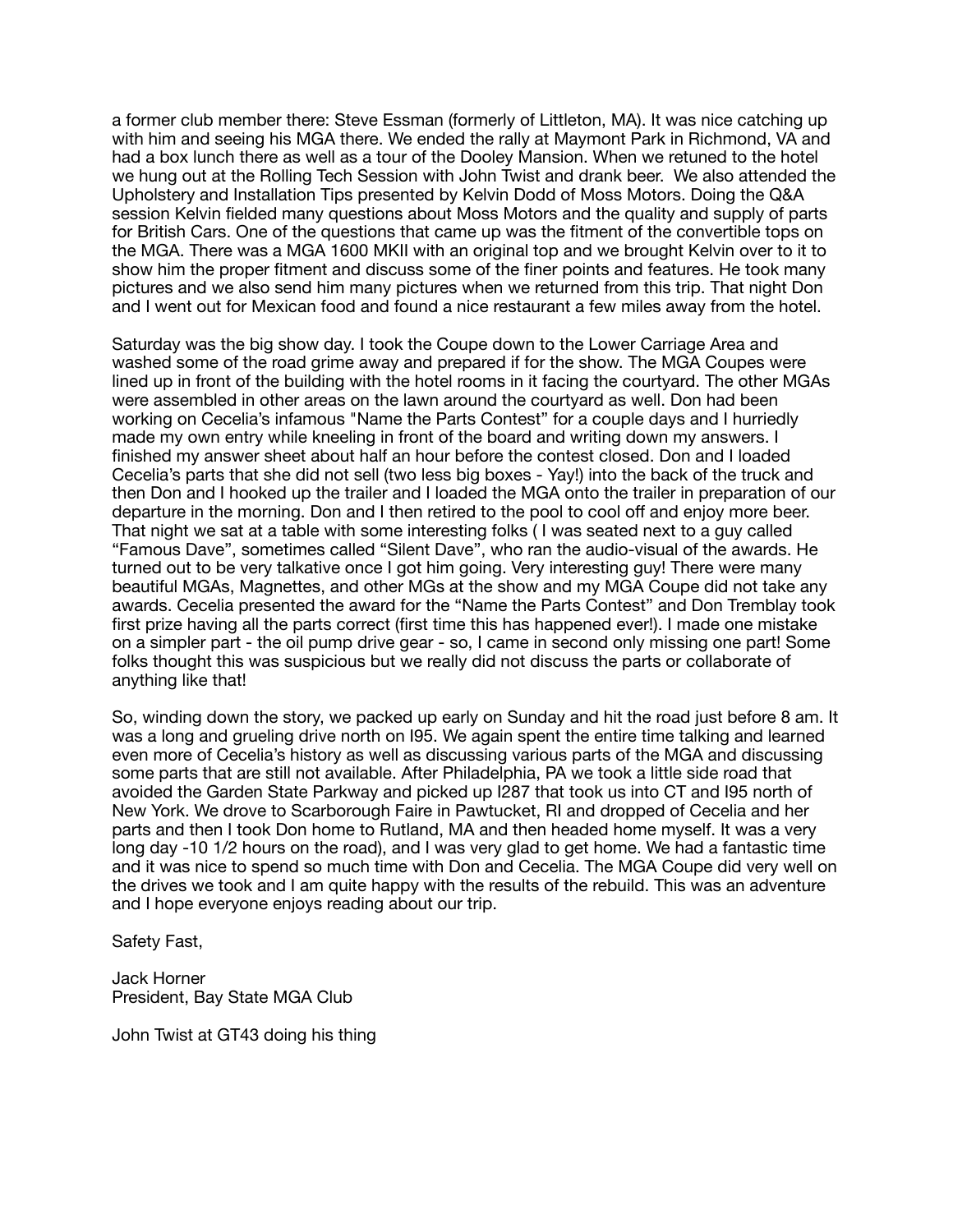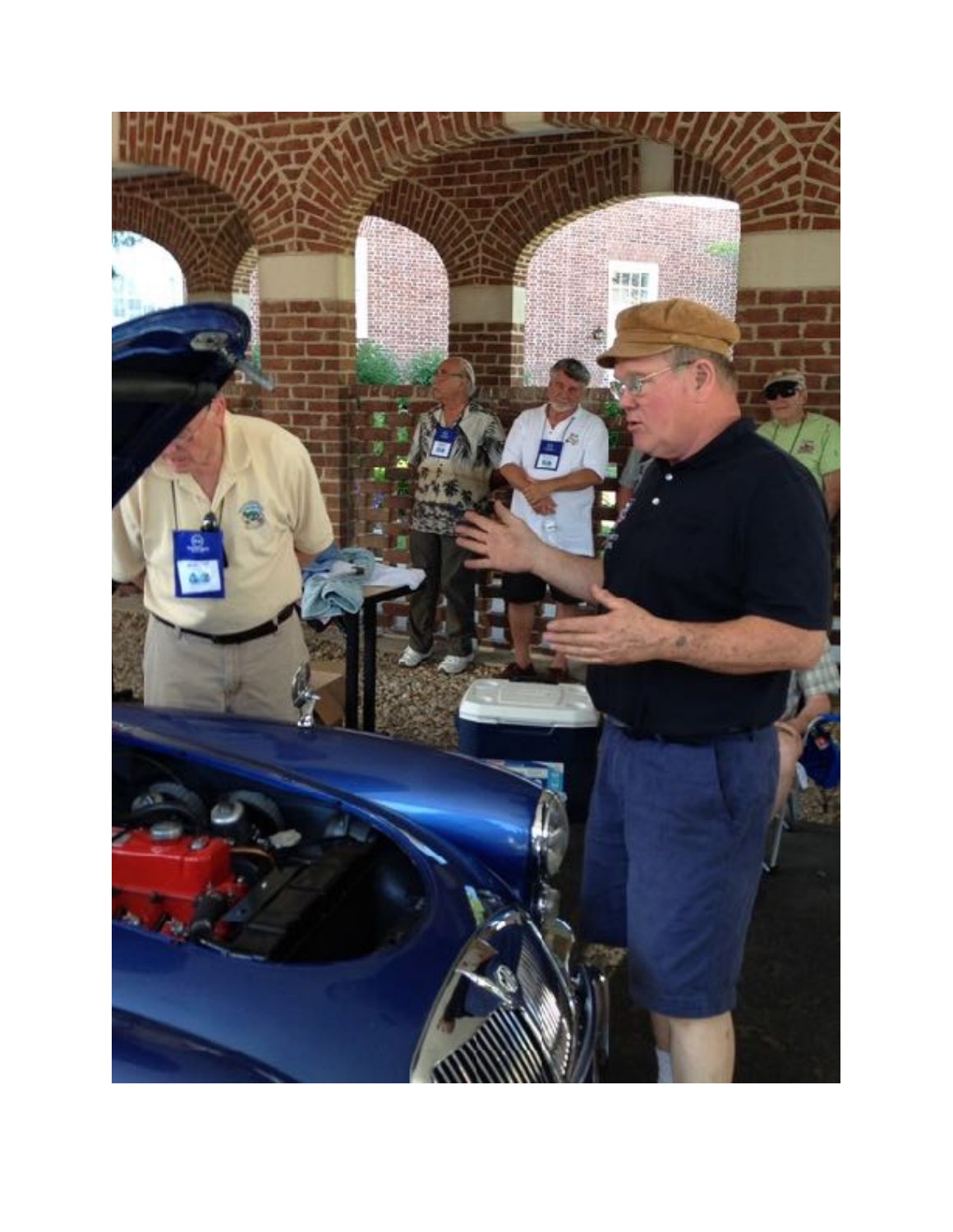Some of the MGA Coupes at GT43 (Jack's is the white one)



Jack work on the parts contest